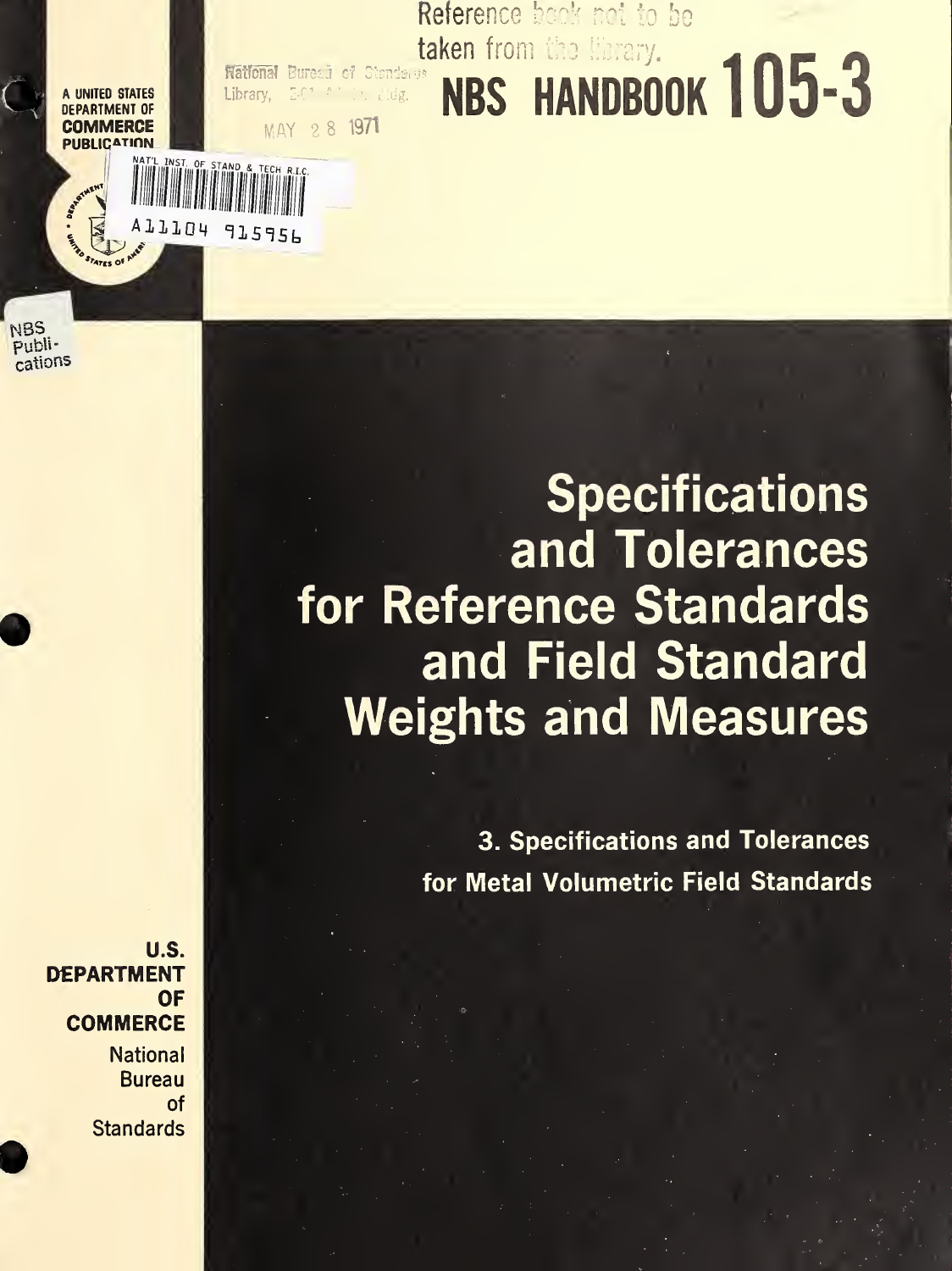## SELECTED WEIGHTS AND MEASURES PUBLICATIONS OF THE NATIONAL BUREAU OF STANDARDS

| NBS HANDBOOK 44              | Specifications, Tolerances, and Other    |        |
|------------------------------|------------------------------------------|--------|
| 1965 (Replacement Sheets     | Technical Requirements for Commercial    |        |
| issued annually)<br>$\infty$ | Weighing and Measuring Devices, Loose-   |        |
|                              | leaf (binder not included)               | \$2.00 |
| NBS HANDBOOK 82              | Weights and Measures Administration      | 1.75   |
| NBS HANDBOOK 94              | Examination of Weighing Equipment        | 3.00   |
| NBS HANDBOOK 98              | <b>Examination of Farm Milk Tanks</b>    | .35    |
| NBS HANDBOOK 99              | Examination of Liquefied Petroleum Gas   |        |
|                              | Liquid-Measuring Devices                 | .35    |
| NBS CIRCULAR 593             | Federal Basis for Weights and Measures   | .45    |
| NBS MISCELLANEOUS PUBLICA-   | Weights and Measures Standards of the    |        |
| <b>TION 247</b>              | United States—a brief history            | .40    |
| NBS MISCELLANEOUS PUBLICA-   | Units of Weight and Measure—Definitions  |        |
| <b>TION 286</b>              | and Tables of Equivalents                | 2.25   |
| NBS TECHNICAL NOTE 196       | Report of the Investigation of Slow-Flow |        |
|                              | Meters for Fuel Oil Distribution Systems | .20    |
|                              |                                          |        |

## REPORTS OF THE NATIONAL CONFERENCE ON WEIGHTS AND MEASURES

| 1966 | MISCELLANEOUS PUBLICATION 290 |      | $1.00\,$ |
|------|-------------------------------|------|----------|
| 1967 | SPECIAL PUBLICATION           | 297  | 1.25     |
| 1968 | SPECIAL PUBLICATION           | -311 | 1.25     |
| 1969 | SPECIAL PUBLICATION           | -318 | 1.50     |

ORDER ALL PUBLICATIONS, WITH REMITTANCE, FROM THE SUPERINTENDENT OF DOCUMENTS, U. S. GOVERNMENT PRINTING OFFICE, WASHINGTON, D. C. 20402.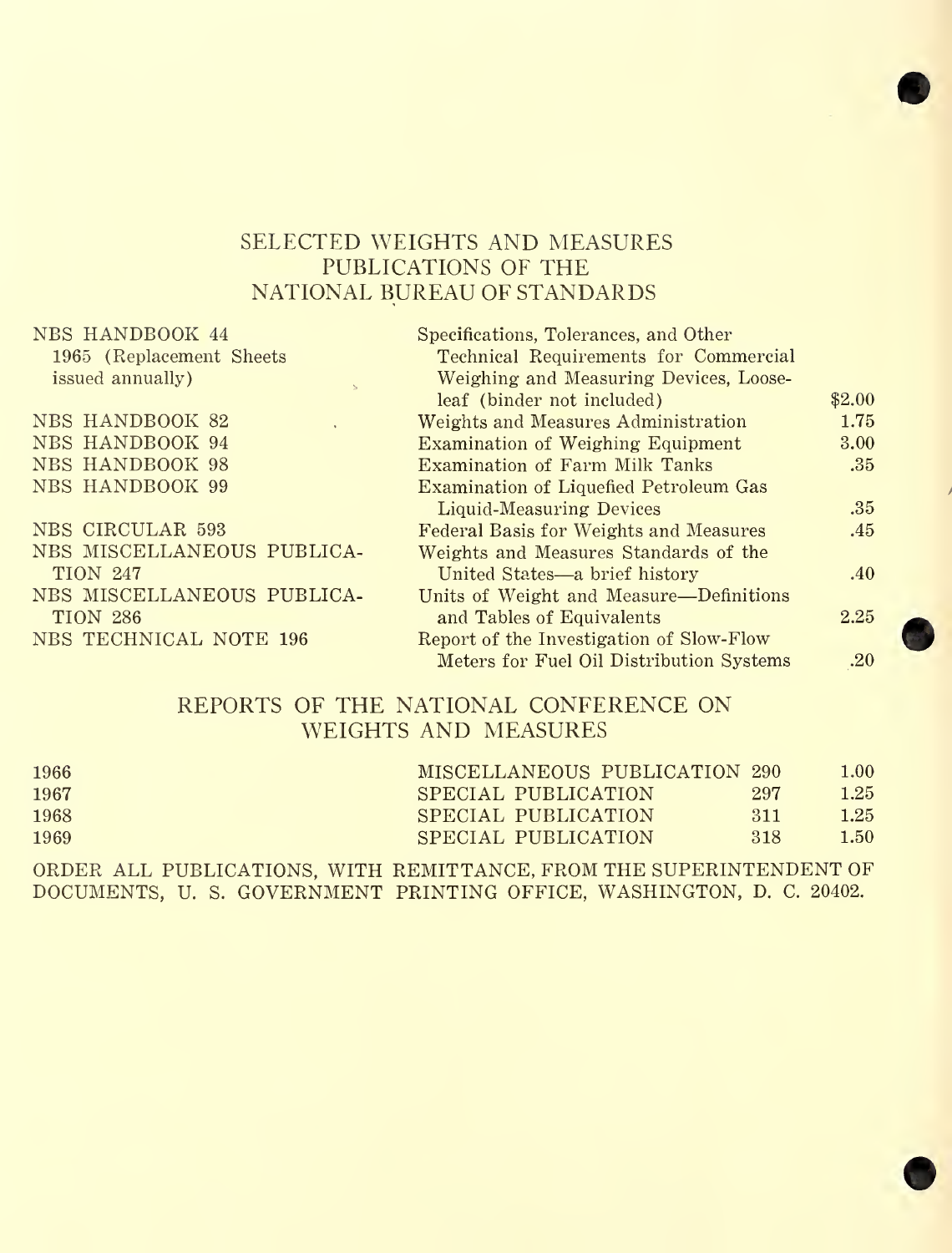UNITED STATES DEPARTMENT OF COMMERCE . Maurice H. Stans, Secretary NATIONAL BUREAU OF STANDARDS . Lewis M. Branscomb, Director

## Specifications and Tolerances for Reference Standards and Field Standard Weights and Measures

## 3. Specifications and Tolerances for Metal Volumetric Field Standards

Blayne C. Keysar

Office of Weights and Measures Institute for Applied Technology National Bureau of Standards Washington, D.C. 20234



 $\overline{\mathcal{C}}$ , National Bureau of Standards.Handbook 105-3 Nat. Bur. Stand. (U.S.), Handb. 105-3, 8 pages (May 1971) CODEN: NBSHA

Issued May (1971)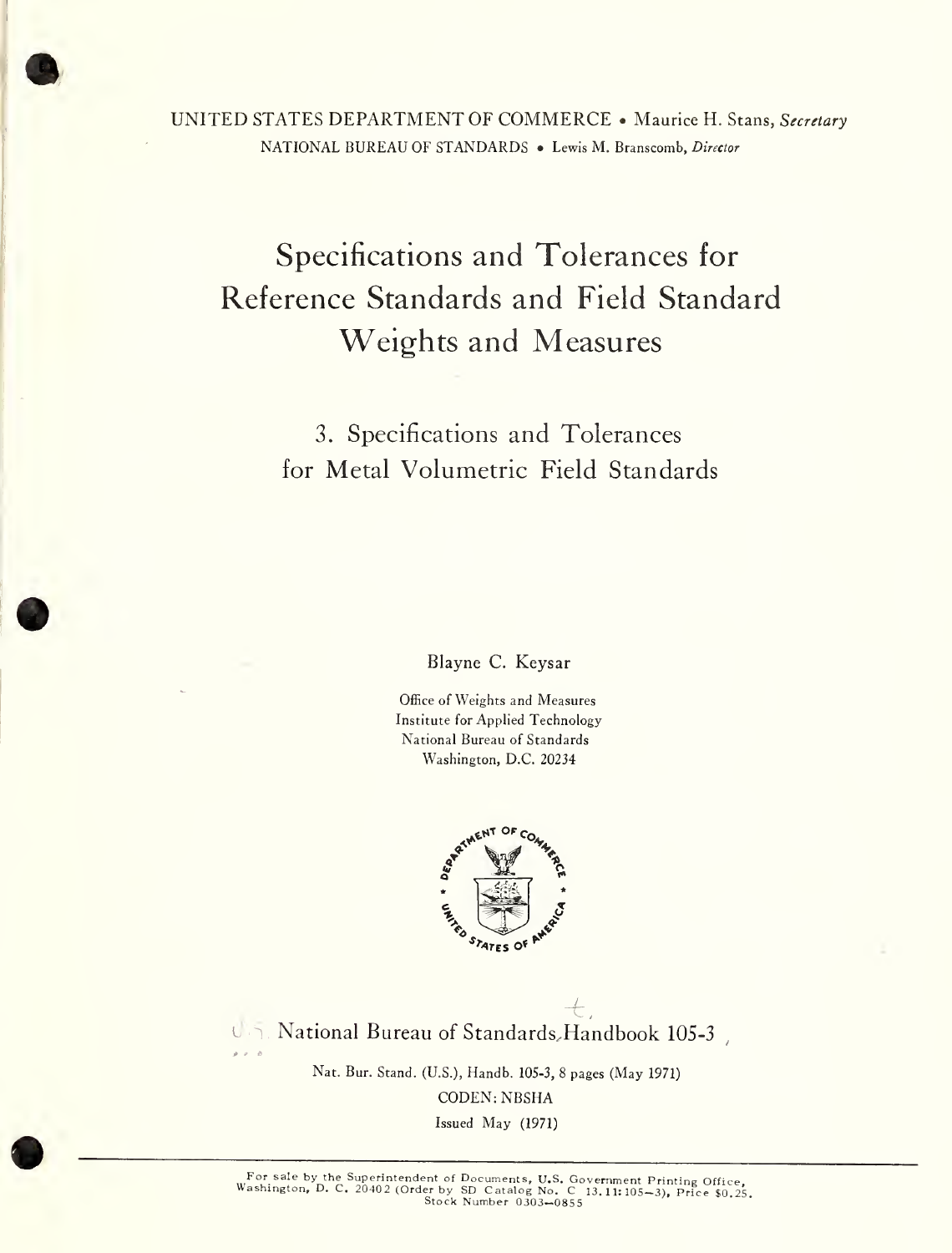Library of Congress Catalog Card Number: 68-26245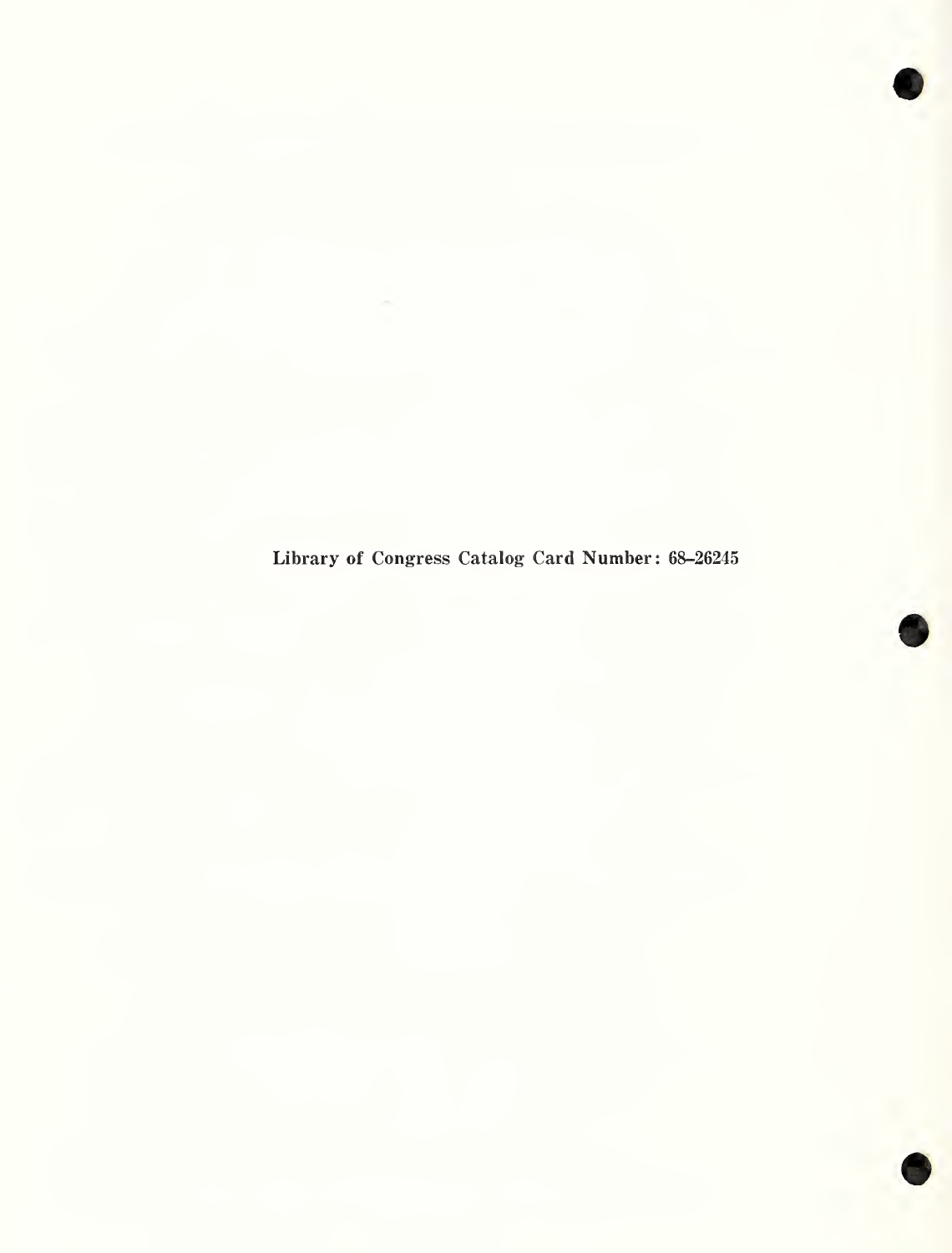## **Contents**

| <b>Contents</b> |                                                        |
|-----------------|--------------------------------------------------------|
|                 | Page<br>1                                              |
|                 | 1                                                      |
| 1. Sizes<br>2.  | 1<br>$\mathbf{1}$                                      |
| 3.<br>4.        | $\mathbf{1}$<br>$\boldsymbol{2}$                       |
|                 | $\overline{3}$                                         |
| 6.              | $\sqrt{3}$<br>3                                        |
| Tables          |                                                        |
|                 | $\boldsymbol{2}$<br>$\rm 3$<br>$\overline{\mathbf{4}}$ |
| Illustrations   |                                                        |
| Figure 1        | $5\,$<br>$\bf 5$                                       |
|                 | $\overline{5}$<br>$\overline{5}$                       |
|                 | 4                                                      |
|                 |                                                        |
|                 |                                                        |
|                 |                                                        |
|                 |                                                        |
|                 |                                                        |
|                 |                                                        |
|                 |                                                        |

## Tables

| Table 1     |  |
|-------------|--|
| Table 2     |  |
| Table 3     |  |
| lustrations |  |

## $\overline{1}$

| $\mathop{\mathrm{Defin}}\nolimits$ | <u>an anns an cheangailteachad anns an </u> |  |
|------------------------------------|---------------------------------------------|--|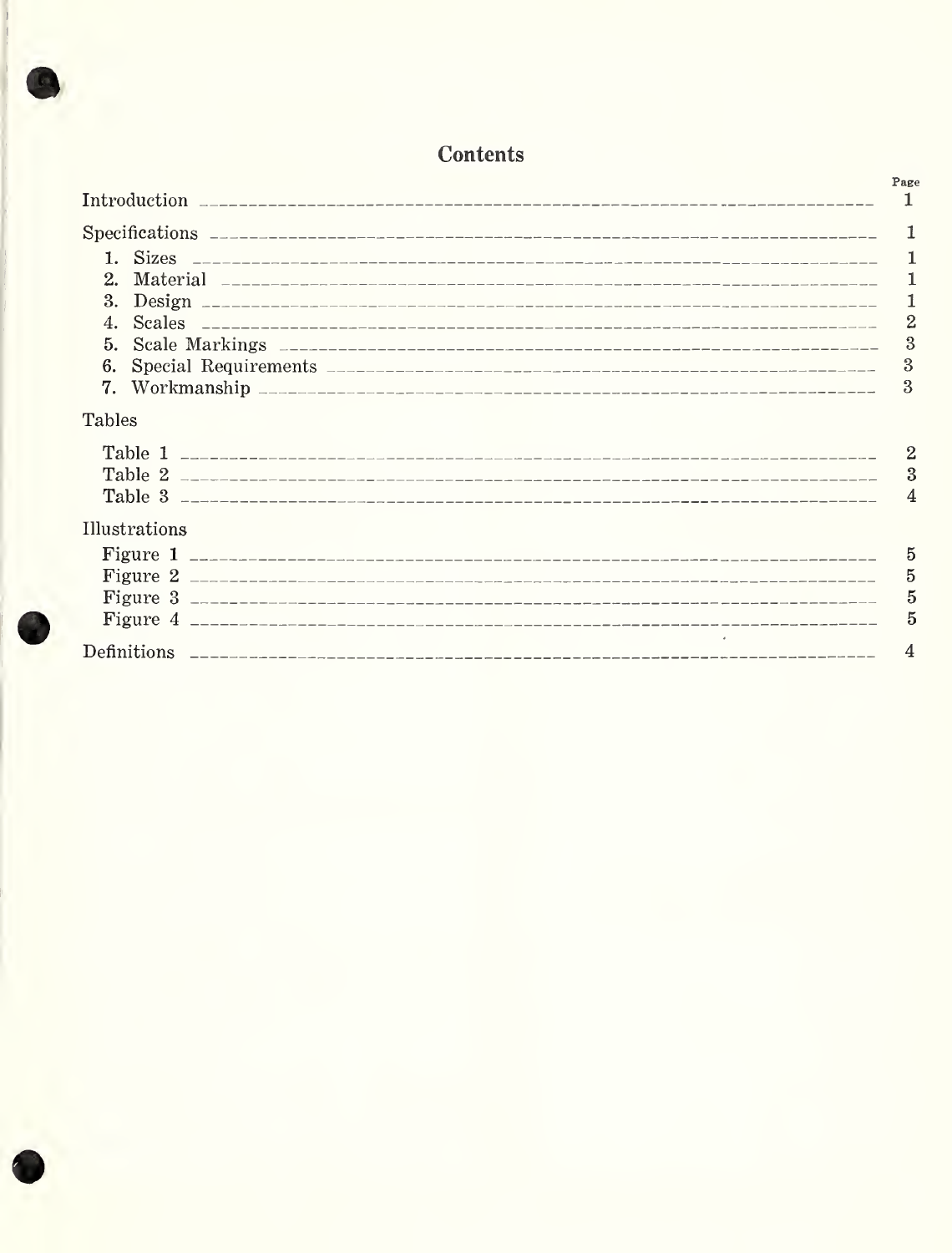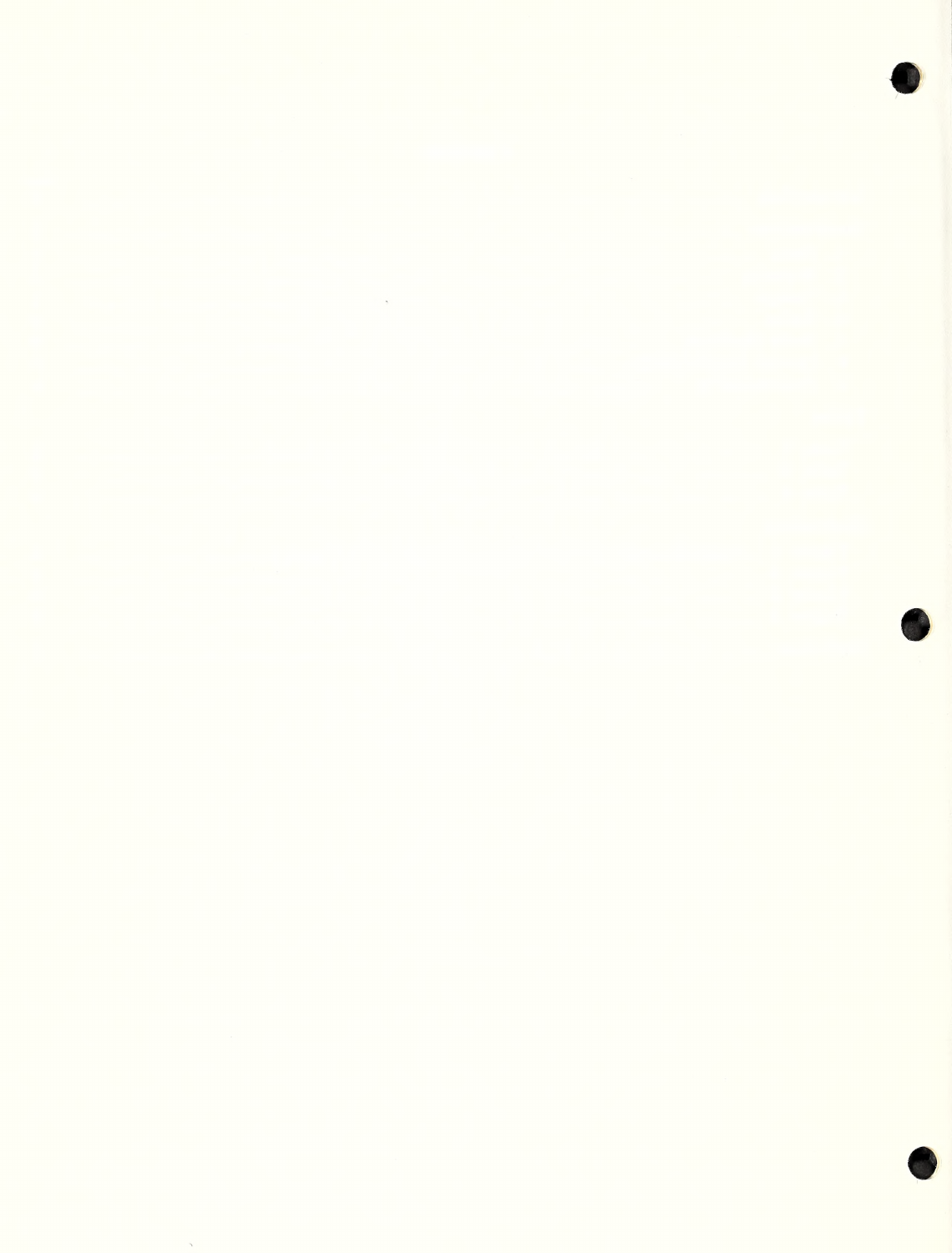### Specifications and Tolerances For Reference Standards and Field Standard Weights and Measures

#### 3. Specifications and Tolerances for Metal Volumetric Field Standards

T se specifications and tolerances are recommended as minimum requirements for standards used in the field by State and local weights and measures officials in quantity determinations of liquid commodities.

Key words: Accurate measurement of volumes; field standard; metal volumetric field standards; provers; specifications; test measures; tolerances; weights and measures inspection.

#### 1. Introduction

These specifications and tolerances are limited to open top graduated neck type, metal volumetric field standards.

Metal volumetric field standards are intended to be used by weights and measures officials.<sup>1</sup> Manufacturers and distributors of liquid products, research and testing laboratories personnel, and others concerned with measurements of volumes of liquids may find these standards useful.

The materials, design, fabrication, and error limitation of the field standards herein specified are intended to permit their use in normal testing operations as standards having nominal values. Field standards are relatable to the U.S. prototype standards for length and mass, through standards which have been supplied to the State Weights and Measures laboratories by the National Bureau of Standards, as authorized under Public Law 89-164. Field standards must be recalibrated periodically. The frequency of calibration required will depend upon usage of the standards. Comparisons against other standards should be performed occasionally to detect those standards in need of recalibration.

Use of these volumetric standards at all appropriate levels of manufacture, distribution, and weights and measures inspection will help promote accuracy and uniformity in commerce.

These standards fall into two general size categories. Sizes up to and including 10 gallons are commonly referred to as test measures and those above 10 gallons are referred to as provers.

In some cases, larger or special purpose standards may be required which are not specifically covered here. Interested parties are urged to submit proposed designs to the Office of Weights and Measures, National Bureau of Standards, Washington, D.C. 20234 for consid eration before fabrication is begun.

### Specifications

#### 1. Sizes

1.1. The sizes of field standard test measures commonly used are <sup>1</sup> gallon, 5 gallon, and 10 gallon. Field standard prover sizes are  $25$  gallon,  $30$  gallon,  $50$  gallon,  $100$  gallon, 200 gallon, 500 gallon, 1,000 gallon, and 1,500 gallon. This listing does not preclude the use of smaller, intermediate, or larger sizes if so desired.

#### 2. Material

2.1. A field standard shall be constructed of a low carbon (mild) steel or  $18-8$  stainless steel. The interior surface of those made of low carbon steel shall be corrosion resistant or coated with an epoxy resin, baked phenolic, or other suitable material which is impervious to petroleum products.

2.2. These specifications are not intended to preclude the use of other suitable materials (i.e., plastic, reinforced plastic, aluminum, etc.), provided a measure made of such materials conforms to the applicable parts of these specifications. However, the material shall be thermally stable and not have an unduly high coefficient of thermal expansion to render it unsuitable for field use. All applicable physical property data must be accurately documented for the material chosen.

3. Design

3.1. Any cross section taken in a plane perpendicular to the vertical axis shall be circular, and the shape shall permit com plete emptying and draining. Dimensional requirements are shown in table 1.

3.2. Reinforcing bands shall be used where appropriate to prevent distortion of the standard when full of liquid. Figure 1.<br>3.3. The opening at the top of the

The opening at the top of the neck shall be reinforced by a rolled bead or a band welded to the neck. Figures 1 and 2.<br>3.4. The bottom shall be designed

The bottom shall be designed to prevent distortion when filled and to provide protection against damage in use.

<sup>&</sup>lt;sup>1</sup> Procedures for weights and measures inspection of commercial<br>devices are contained in NBS Handbook 44, "Specifications, Toler-<br>ances, and Other Technical Requirements for Commercial Weighing ances, and Other Techn<br>and Measuring Devices."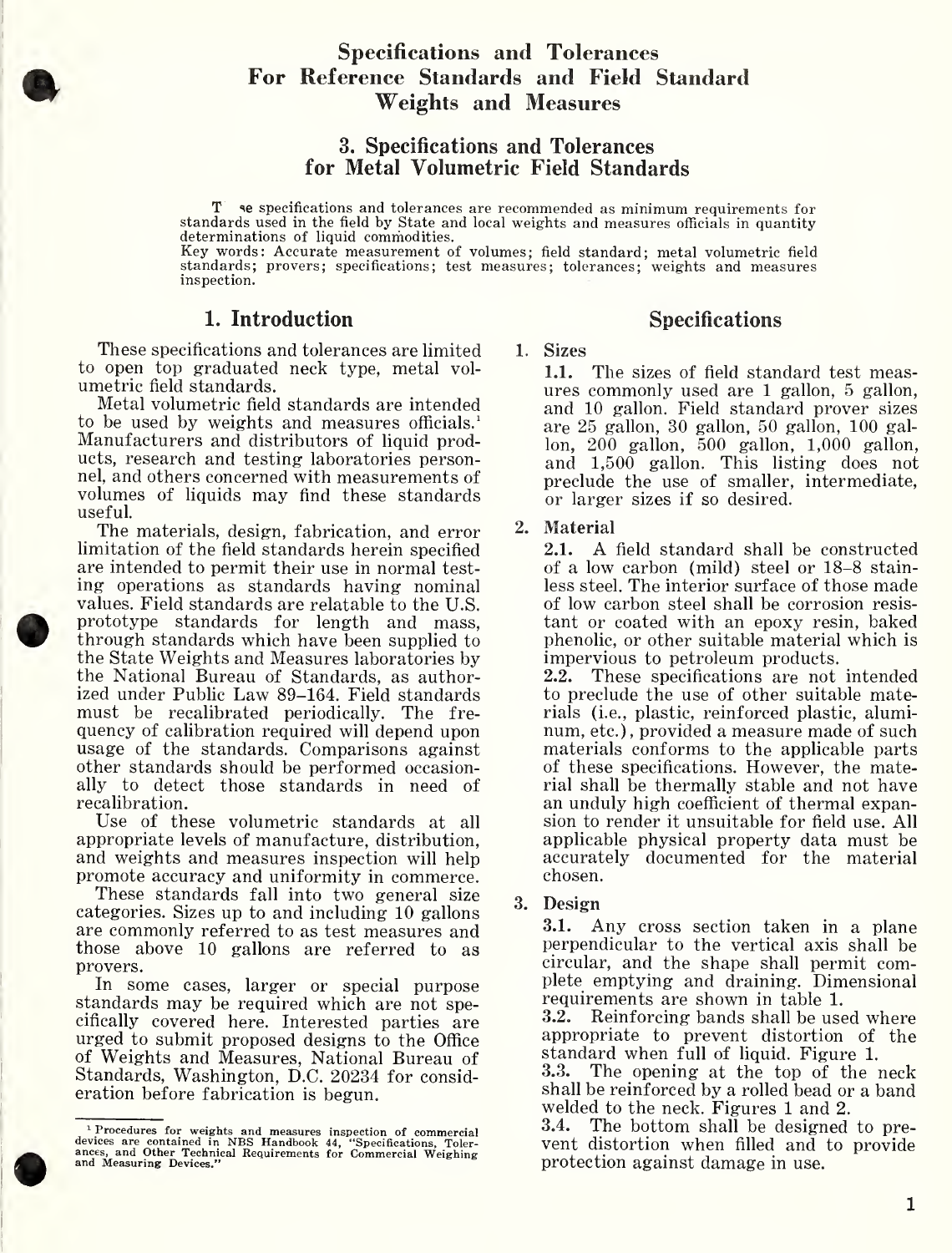|                                                                              | Minimum<br>Metal                                                                               | Neck<br>Diameter                                                         | Gage<br>Tube<br>Diameter | Minimum<br>Top Cone                                                                         | Minimum<br>Bottom                                                                                                                              | Minimum<br>Drain                                 |
|------------------------------------------------------------------------------|------------------------------------------------------------------------------------------------|--------------------------------------------------------------------------|--------------------------|---------------------------------------------------------------------------------------------|------------------------------------------------------------------------------------------------------------------------------------------------|--------------------------------------------------|
| Size                                                                         | Gage (U.S.)                                                                                    | (Inside)                                                                 | (Inside)                 | Pitch                                                                                       | Cone Pitch                                                                                                                                     | Size                                             |
| 1 gal.<br>Ð<br>10<br>25<br>$30\,$<br>50<br>100<br>200<br>500<br>1000<br>1500 | 822<br>$\underset{^\mathrm{a}22}{^\mathrm{a}22}$<br>12<br>12<br>12<br>12<br>12<br>10<br>8<br>8 | Inch<br>$3\,\%$<br>$3\%$<br>$3\%$<br>b<br>5<br>5<br>10<br>17<br>17<br>20 | Inch<br>经经验赔偿赔偿赔偿        | 35°<br>35°<br>$\frac{35}{25}$ °<br>25°<br>25°<br>25°<br>25°<br>25°<br>$25^{\,\circ}$<br>25° | 10 <sup>o</sup><br>10 <sup>o</sup><br>10 <sup>o</sup><br>10 <sup>o</sup><br>10 <sup>°</sup><br>10 <sup>o</sup><br>$10^{\circ}$<br>$10^{\circ}$ | Inch<br>$\frac{11}{11}$<br>2<br>2<br>3<br>3<br>3 |

TABLE 1. Dimensional requirements

<sup>a</sup> Minimum for the bottom shall be 18 gage.

3.5. A test measure must stand solidly on a level surface with its vertical axis perpendicular to that surface.

3.6. A test measure shall be equipped with a bail handle and shall hang with its axis vertical. The bail handle shall be attached by strong trunions to the neck rather than to the cone to minimize any possibility of distortion of the measure when it is suspended while full of liquid. Figure 1.

3.7. A field standard shall be equipped with a gage glass mounted on the side of the neck. Figures <sup>1</sup> and 2. The glass shall be borosilicate and free of any irregularities or defects which will distort the appearance of the liquid surface. The glass shall be open at the top to facilitate cleaning and removal. The bottom mounting of the gage glass shall be made leakproof without the use of cement, by using compressable gaskets or "O" rings. Removal and replacement of the glass shall be accomplished without difficulty. Replacement gage glass shall conform to table 1.

3.8. A submerged fill pipe (fig. 4) where used, shall be permanently installed, and equipped with a bleed valve. The pipe shall pass through the conical top of the prover adjacent to the neck. This pipe shall be of sufficient size to accommodate the maximum flow rate of the meter being tested.

3.9. If the drain line extends outward from the center of a prover it shall slope at least 5 degrees to insure proper drainage. Figure 2.

3.10. A prover not permanently installed shall be equipped with three adjustable legs for leveling. Figure 2.

3.11. A two wheel trailer used for mounting a prover shall be equipped with three leveling jacks; two at the rear and one at the front near the hitch. Figure 4.

3.12. A truck on which a prover is mounted shall be equipped with four leveling jacks; one near each corner of the vehicle.

3.13. The neck diameter of a test measure shall be sufficient to permit insertion of a hand and arm for manual cleaning and inspection.

#### 4. Scales

4.1. The scale plate shall be corrosion resistant and mounted approximately on a tangent to the front of or directly behind the gage glass. In either case, it shall be not more than  $\frac{1}{4}$  inch from the glass. Figure 3.<br>4.2. Where the scale is mounted behind the Where the scale is mounted behind the gage glass, protection of the glass shall be provided by a gage shield. Figure 3. This protective device shall allow replacement of the gage glass without difficulty.

4.3. Where the design of the scale adjustment provides for movement of the scale by increments only, the maximum increment shall be  $\frac{1}{4}$  of the smallest scale division (see 4.5).

4.4. The basic scale on all standards shall be cubic inches or cubic centimeters. To avoid confusion and possible reading errors, dual scales on any one scale plate are not permitted, e.g., cubic inches and decimal fractions of a gallon. Dual scales are possible only when two scale plates are used such as shown in figure 3. In this case the cubic inch (basic) scale shall be on the left side of the gage when viewed from the front. If a scale graduated in units other than cubic inches or cubic centimeters is desired it shall be placed on a plate to the right of the gage. Provisions shall be made to adjust each of the scales individually so the two zero lines lie in the same plane.

4.5. The minimum distance between basic scale graduation lines shall be 1/16 (0.0625 inch).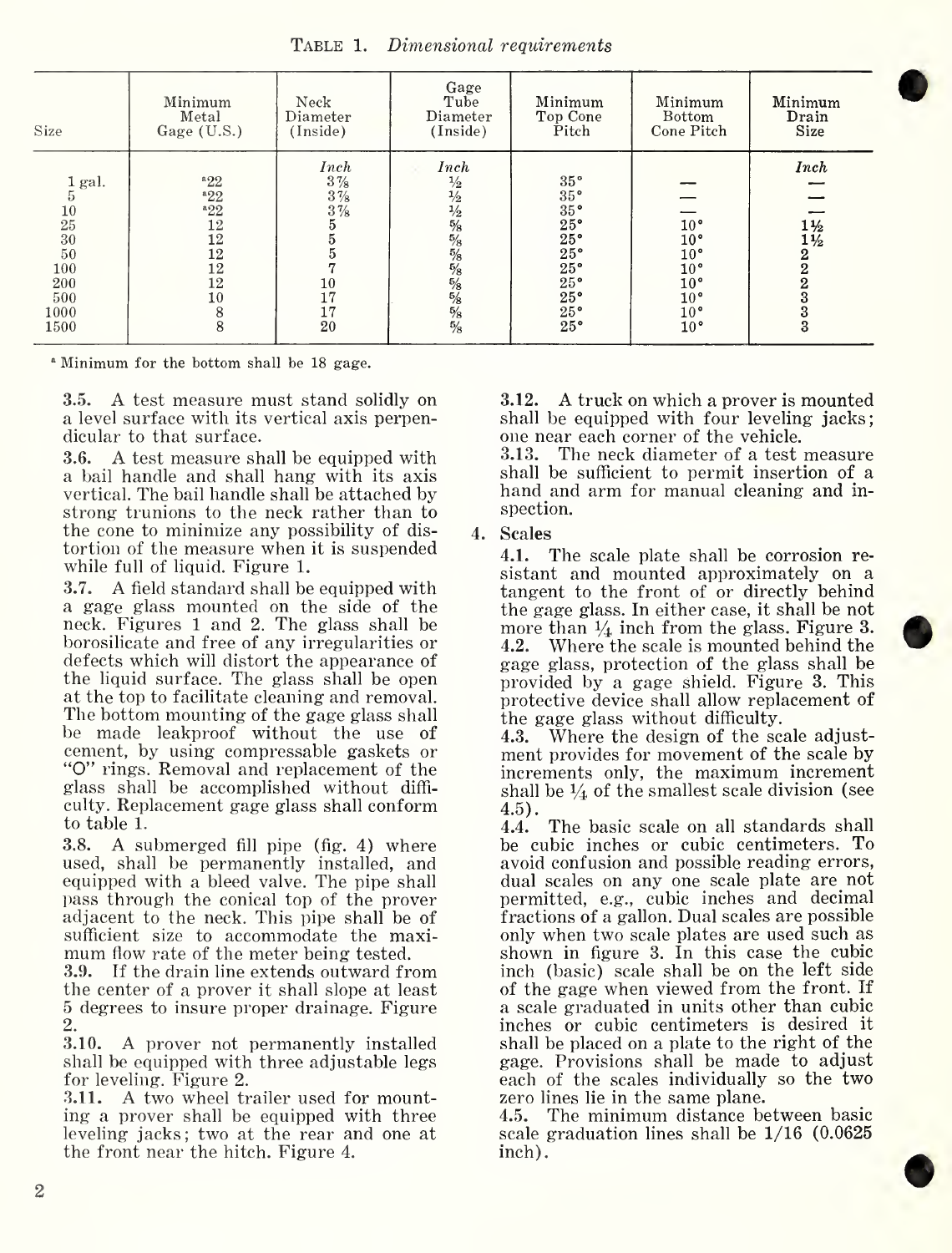4.6. The scales shall be graduated both above and below the zero line as shown in table 2. For neck sizes less than 17 inches in diameter every fifth line on the scale shall be considered a major division line and be longer than the intermediate (subdivision) lines. Each major line shall be numbered with the volume of that interval. For neck diameters of 17 inches or more every tenth line may be designated a major division line. Figure 3.

4.7. An adjusting rod shall be provided with a means for positive sealing which will prevent play. The scale plate shall be securely attached to the brackets and be provided with a means for sealing. Removal or movement of the adjusting mechanism or scale plate shall not be possible without breaking the seal. Figure 3.

4.8. There shall be a sufficient number of scale brackets (minimum of two) to hold the plate rigid. The brackets shall be mounted on two adjusting rods. Figure 3.

#### 5. Scale Markings

5.1. The graduation lines, numbers and other inscriptions on the scale plate shall be permanent, and of a contrasting color to that of the plate.

5.2. Graduation lines shall be of uniform width. The width of the lines shall be not more than 0.025 inch or less than 0.015 inch. 5.3. On scale plates mounted tangent to the front of the gage glass the major (num bered) lines shall be at least  $\frac{1}{4}$  inch in length. Intermediate lines shall be at least  $\frac{1}{8}$  inch in length. The major and intermediate lines shall extend to the edge of the scale plate adjacent to the gage glass. The zero line shall extend completely across the plate. Figure 3.

5.4. On a scale plate mounted behind the gage glass the major (numbered) lines shall be at least  $\frac{3}{4}$  inch in length. Intermediate lines shall be at least  $\frac{1}{2}$  inch in length. The

TABLE 2. Scale graduations

| Size                                                               | Min. No. of<br><b>Cubic Inches</b><br>Above and<br>Below 0        | Value of<br>Graduations                                      |
|--------------------------------------------------------------------|-------------------------------------------------------------------|--------------------------------------------------------------|
| 1 gal.<br>5<br>10<br>25<br>50<br>100<br>200<br>500<br>1000<br>1500 | 15<br>15<br>30<br>60<br>120<br>250<br>500<br>1250<br>2500<br>3500 | <i>Cubic inches</i><br>$\frac{2}{2}$<br>10<br>25<br>25<br>25 |

zero line shall extend completely across the plate. Figure 3.

#### 6. Special Requirements

6.1. A prover outlet valve shall be of one of the following types: "Quick acting" gate, ball, or plug. The valve shall be provided with a "block and bleed" feature.

6.2. Each standard shall bear, in a conspicuous place, the name or trade mark of the manufacturer, the nominal volume in gallons, (or liters) and a serial or identification number. The materal from which it is constructed shall be identified together with the cubical coefficient of thermal expansion per degree  $F$  (or degree C) for that mate- $\begin{array}{c} \text{rial.} \\ \textbf{6.3.} \end{array}$ 

6.3. A prover shall be equipped with two adjustable spirit levels, mounted at right angles to each other, on the upper cone. The adjusting screw shall be provided with a means of wire sealing. Each level shall be equipped with a hinged protective cover. Figures 2 and 4.

6.4. The top of the neck of a field standard shall be finished so that, by placing a precision machinists spirit level across it, the level position of the standard can be determined. This also provides for the proper adjustment of replacement levels on provers.

6.5. All parts of the gage assembly of a field standard, and all piping and valves which affect the volume of a prover shall be fully assembled by the manufacturer or supplier.

6.6. A prover mounted on a trailer or truck shall be provided with a gravity drain line extending to the side or rear of the vehicle. This line shall be easily accessible and threaded with a standard pipe thread and capped. If the line is equipped with a "quickdisconnect type" fitting it shall be capped. Figure 4.

6.7. A prover system equipped with a return pump shall be provided with a 3-way "block and bleed" valve connected to the pump line and to the gravity line.

<sup>6</sup>.8. A return pump shall be of a centrifugal design, and self priming preferred. The pump and piping shall be sized for minimum 65 gpm flow rate.

#### 7. Workmanship

7.1. All interior seams shall be filled and smooth to prevent the entrapment of air or liquid.

7.2. Fabrication shall insure that no pockets, dents, or crevices will be present which may entrap air or liquid, or impair the proper filling or draining of the standard. 7.3. A valve shall operate freely and positively, and there shall be no leakage from seams or fittings.

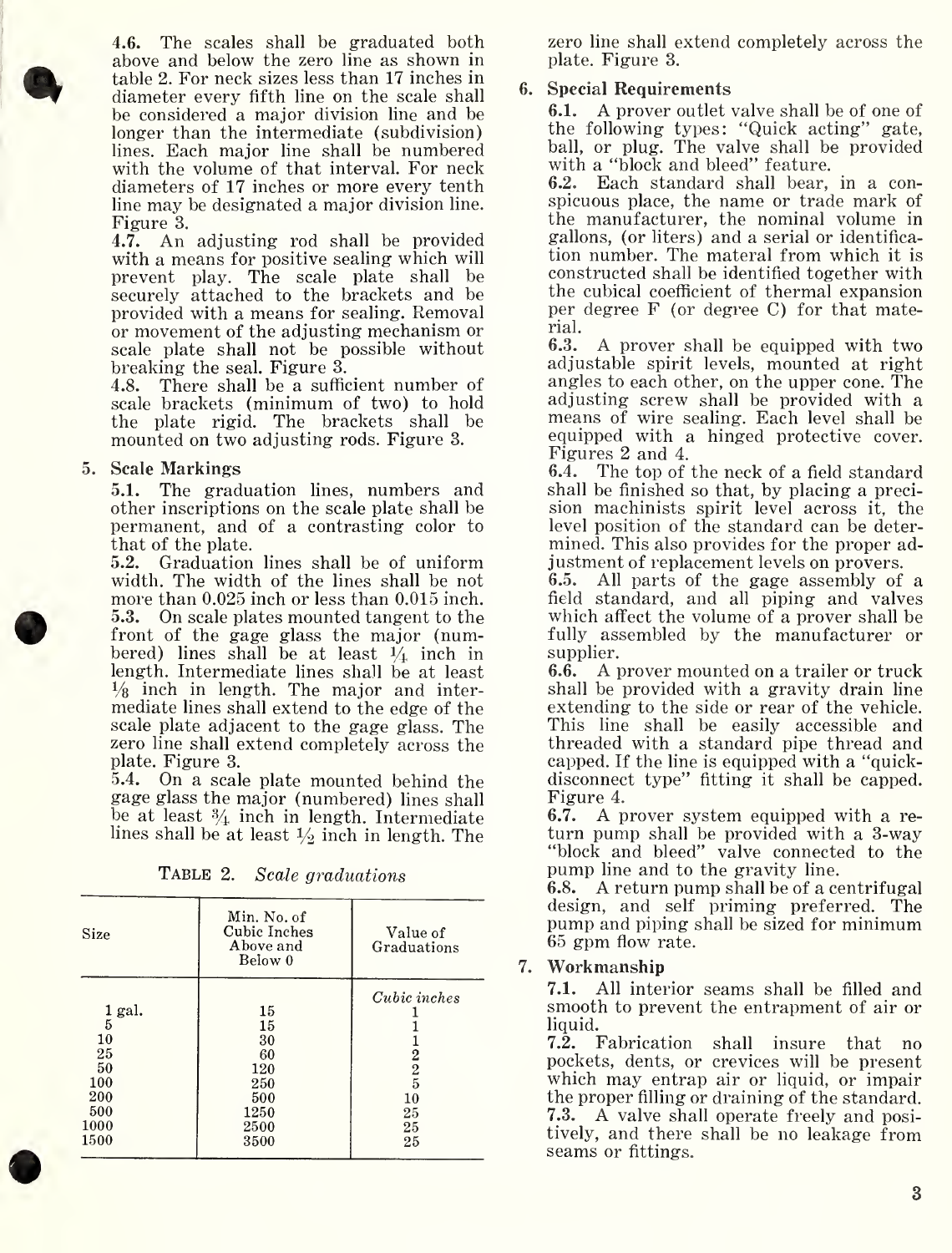7.4 Leveling jacks shall operate freely and be stable under load.

7.5. If a standard is painted, the surface shall be thoroughly cleaned and primed, and the paint shall be durable and resistant to chipping, scratching, and the affects of petroleum products.

|  | TABLE 3. Capacity tolerances for metal |  |
|--|----------------------------------------|--|
|  | volumetric field standards             |  |

| <b>Size</b> | Tolerance <sup>®</sup> |
|-------------|------------------------|
| $1$ gal.    | $0.25$ cu.in.          |
| 5           | .5                     |
| 10          | 1.0                    |
| 25          | 3.0                    |
| 50          | 6.0                    |
| 100         | 12.0                   |
| 200         | 23.0                   |
| 500         | 62.5                   |
| 1000        | 112.5                  |
| 1500        | 175.0                  |

" The basis for these tolerances is <sup>1</sup> part in 2000, except for the one gallon size which is <sup>1</sup> part in 1000. For intermediate or larger sizes a tolerance based on <sup>1</sup> part in 2000 shall apply.

#### 8. Capacity Tolerances

8.1. The capacity tolerances for metal volumetric field standards shall be those shown in table 3.

### **Definitions**

1. Submerged fill pipe—Pipe used in filling to minimize foaming of liquids, such as fuel oil and milk by discharging into the bottom of the prover.

2. Bleed valve—Valve to bleed any entrapped air in fill pipe to allow liquid within pipe to attain same level as that in the prover neck.

3. Borosilicate glass—Glass of a low coefficient of expansion and known by such trade names<sup>2</sup> as Kimax (KG-33) or Pyrex.

4. Epoxy resin—Any of the various (usually heat-setting) resins that are made by polymerization of an epoxide (e.g., ethylene oxide or epichlorohydrin) with a diphenol.

5. "Block and bleed"—A feature of a valve to detect leakage into the interior of the ball or plug.



<sup>2</sup> Trade names used in this paper do not imply recommendation or endorsement by the National Bureau of Standards.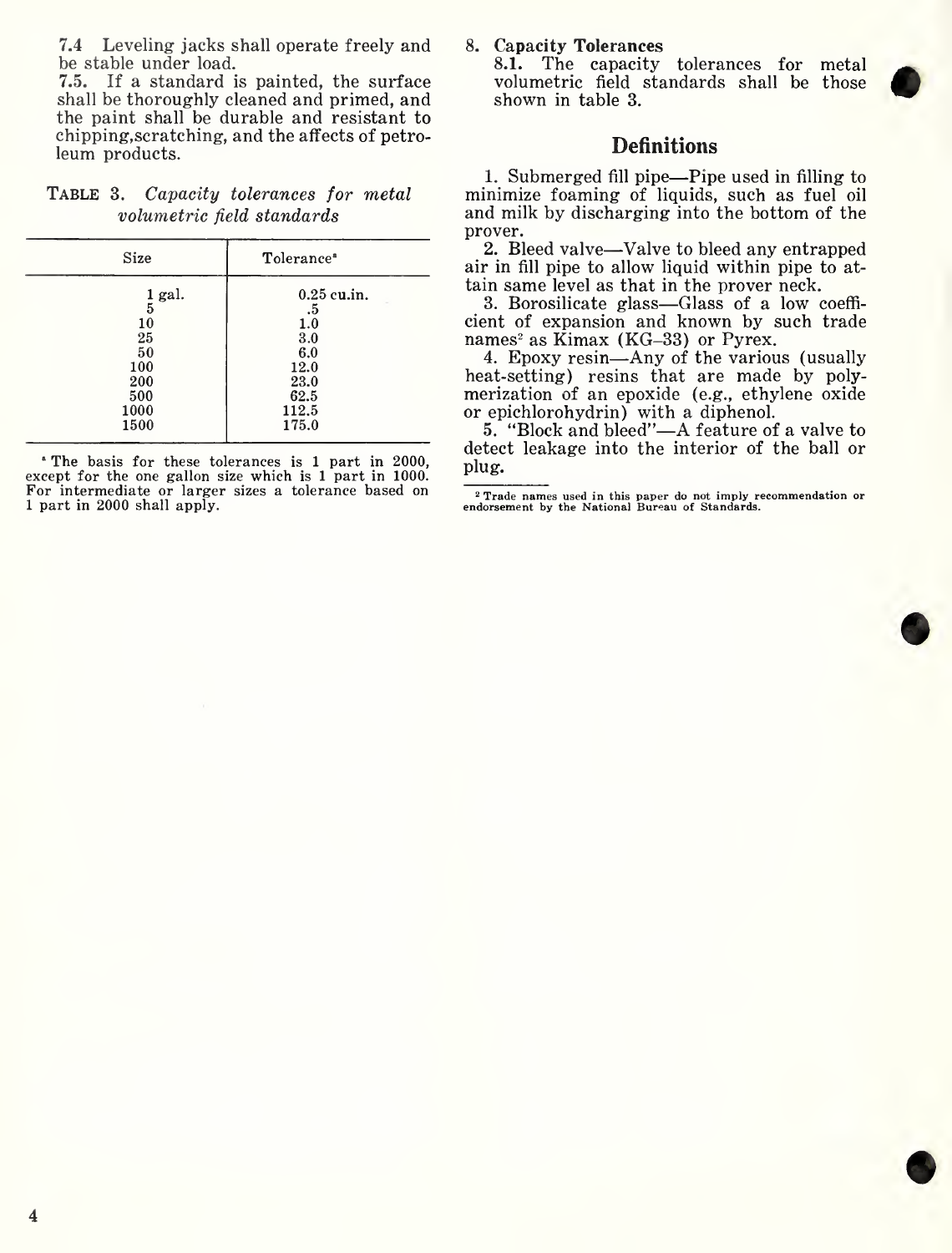





Figure 2. Field standard prover.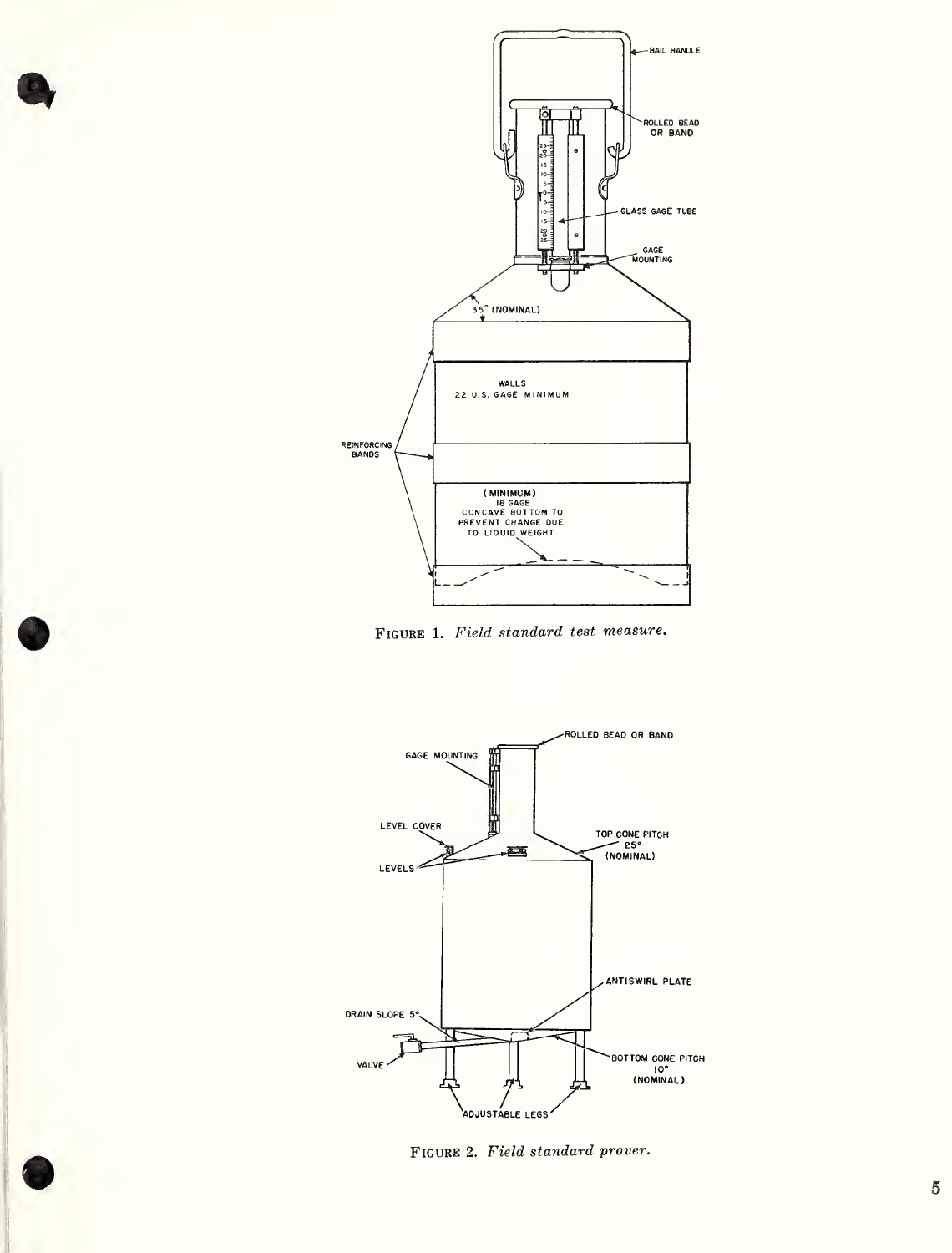

FIGURE 3. Gage assembly.



Figure 4. Portable prover.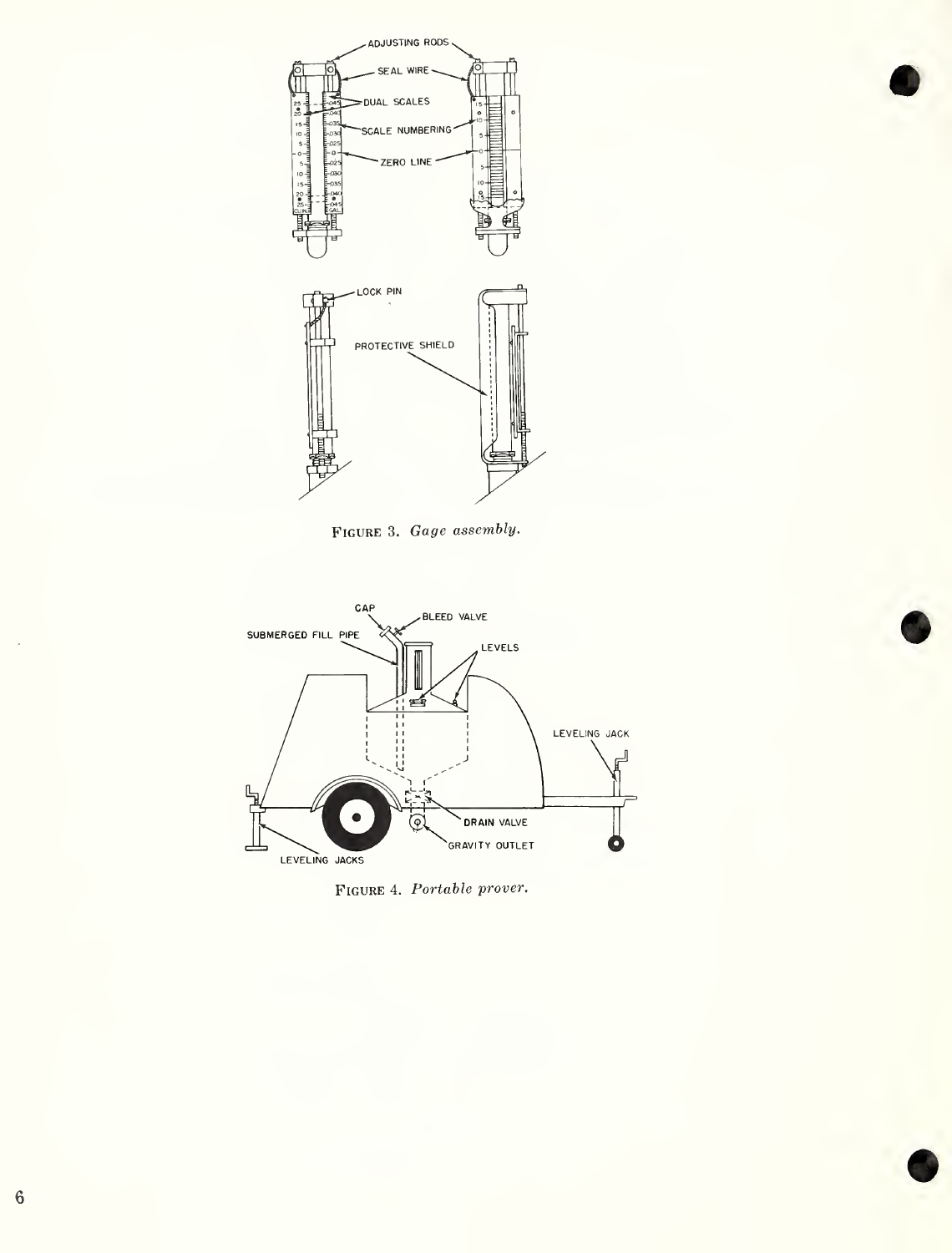| U.S. DEPT. OF COMM.                                  |                                                                                                                      |                           |                            |                                 |
|------------------------------------------------------|----------------------------------------------------------------------------------------------------------------------|---------------------------|----------------------------|---------------------------------|
| <b>BIBLIOGRAPHIC DATA</b><br><b>SHEET</b>            | <b>1. PUBLICATION OR REPORT NO.</b><br>$NBS-HB-105-3$                                                                | 2. Gov't Accession<br>No. |                            | 3. Recipient's Accession No.    |
| 4. TITLE AND SUBTITLE                                |                                                                                                                      |                           | 5. Publication Date        |                                 |
|                                                      | Specifications and Tolerances for Reference Standards and                                                            |                           | May 1971                   |                                 |
|                                                      | Field Standard Weights and Measures.                                                                                 |                           |                            | 6. Performing Organization Code |
| 3.                                                   | Specifications and Tolerances for Metal Volumetric<br>Field Standards.                                               |                           |                            |                                 |
| 7. AUTHOR(S)<br>Blayne C. Keysar                     |                                                                                                                      |                           | 8. Performing Organization |                                 |
| 9. PERFORMING ORGANIZATION NAME AND ADDRESS          |                                                                                                                      |                           |                            | 10. Project/Task/Work Unit No.  |
|                                                      | NATIONAL BUREAU OF STANDARDS                                                                                         |                           | 4040900                    |                                 |
| WASHINGTON, D.C. 20234                               | DEPARTMENT OF COMMERCE                                                                                               |                           | 11. Contract/Grant No.     |                                 |
| 12. Sponsoring Organization Name and Address         |                                                                                                                      |                           | Covered                    | 13. Type of Report & Period     |
| Office of Weights and Measures                       |                                                                                                                      |                           |                            |                                 |
| National Bureau of Standards                         |                                                                                                                      |                           | Final                      |                                 |
| Washington, D.C. 20234                               |                                                                                                                      |                           |                            | 14. Sponsoring Agency Code      |
| <b>15. SUPPLEMENTARY NOTES</b>                       |                                                                                                                      |                           |                            |                                 |
| bibliography or literature survey, mention it here.) | 16. ABSTRACT (A 200-word or less factual summary of most significant information. If document includes a significant |                           |                            |                                 |
|                                                      |                                                                                                                      |                           |                            |                                 |
|                                                      | These specifications and tolerances are recommended as minimum requirements                                          |                           |                            |                                 |
|                                                      | for standards used in the field by State and local weights and measures officials                                    |                           |                            |                                 |
|                                                      | in quantity determinations of liquid commodities.                                                                    |                           |                            |                                 |
|                                                      |                                                                                                                      |                           |                            |                                 |
|                                                      |                                                                                                                      |                           |                            |                                 |
|                                                      |                                                                                                                      |                           |                            |                                 |
|                                                      |                                                                                                                      |                           |                            |                                 |
|                                                      |                                                                                                                      |                           |                            |                                 |
|                                                      |                                                                                                                      |                           |                            |                                 |
|                                                      |                                                                                                                      |                           |                            |                                 |
|                                                      |                                                                                                                      |                           |                            |                                 |
|                                                      |                                                                                                                      |                           |                            |                                 |
|                                                      |                                                                                                                      |                           |                            |                                 |
|                                                      |                                                                                                                      |                           |                            |                                 |
|                                                      |                                                                                                                      |                           |                            |                                 |
|                                                      |                                                                                                                      |                           |                            |                                 |
|                                                      |                                                                                                                      |                           |                            |                                 |
|                                                      |                                                                                                                      |                           |                            |                                 |
|                                                      |                                                                                                                      |                           |                            |                                 |
|                                                      |                                                                                                                      |                           |                            |                                 |
|                                                      |                                                                                                                      |                           |                            |                                 |
|                                                      | 17. KEY WORDS (Alphabetical order, separated by semicolons) Accurate measurement of volumes; field                   |                           |                            |                                 |
|                                                      | standard; metal volumetric field standards; provers; specifications; test meas-                                      |                           |                            |                                 |
|                                                      |                                                                                                                      |                           |                            |                                 |
| <b>18. AVAILABILITY STATEMENT</b>                    | ures; tolerances; weights and measures inspection.                                                                   | 19. SECURITY CLASS        |                            | 21. NO. OF PAGES                |
|                                                      |                                                                                                                      | (THIS REPORT)             |                            |                                 |
| $\boxed{\text{X}}$ UNLIMITED.                        |                                                                                                                      | <b>UNCL ASSIFIED</b>      |                            | 8                               |
|                                                      |                                                                                                                      | 20. SECURITY CLASS        |                            | 22. Price                       |
| TO NTIS.                                             | FOR OFFICIAL DISTRIBUTION. DO NOT RELEASE                                                                            | (THIS PAGE)               |                            |                                 |
|                                                      |                                                                                                                      |                           |                            | .25                             |
|                                                      |                                                                                                                      | UNCL ASSIFIED             |                            |                                 |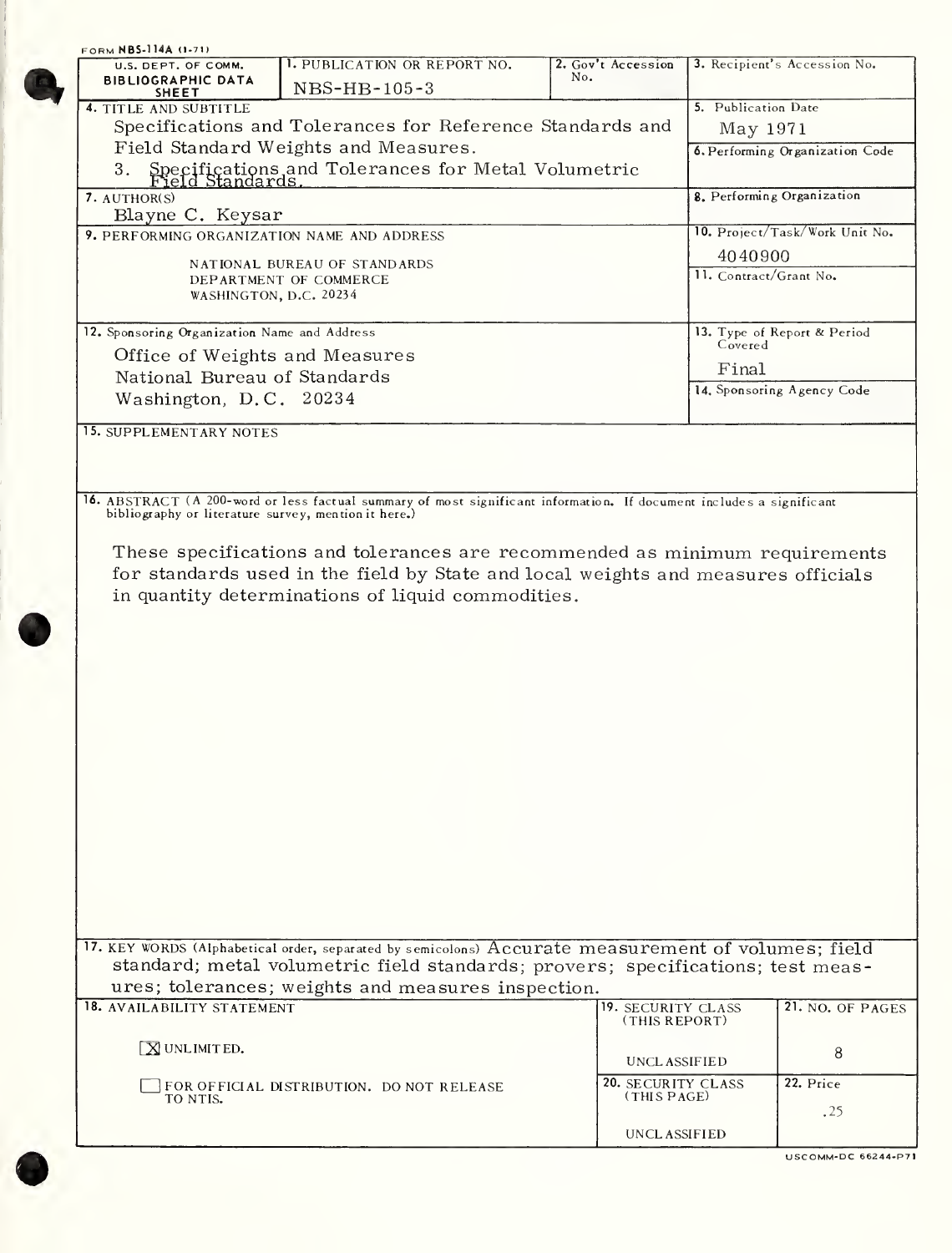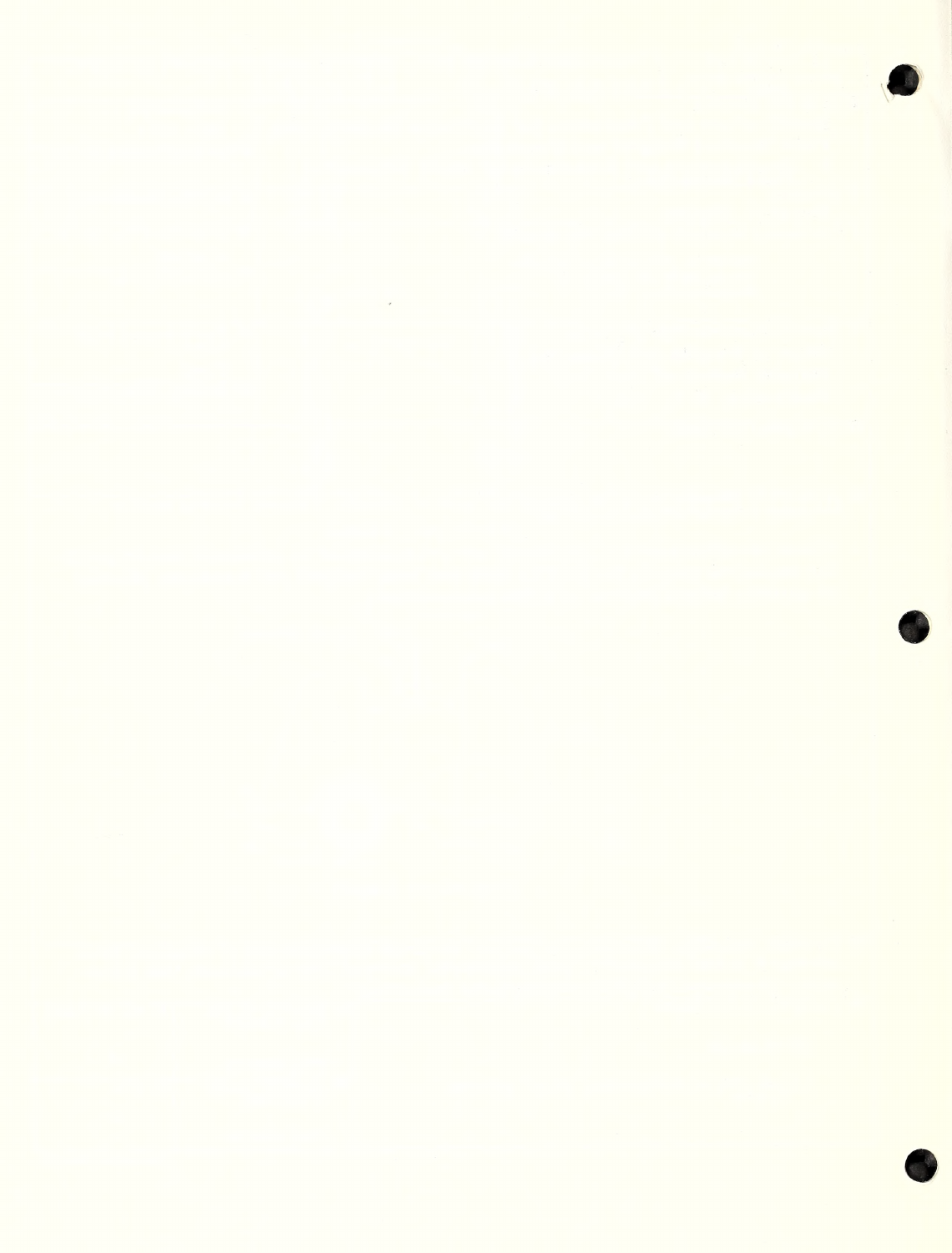#### **PERIODICALS**

JOURNAL OF RESEARCH reports National Bureau of Standards research and development in physics, mathematics, chemistry, and engineering. Comprehensive scientific papers give complete details of the work, including laboratory data, experimental procedures, and theoretical and mathematical analyses. Illustrated with photographs, drawings, and charts.

Published in three sections, available separately:

#### • Physics and Chemistry

Papers of interest primarily to scientists working in these fields. This section covers a broad range of physical and chemical research, with major emphasis on standards of physical measurement, fundamental constants, and properties of matter. Issued six times a vear. Annual subscription: Domestic, \$9.50; foreign, \$11.75\*.

#### • Mathematical Sciences

Studies and compilations designed mainly for the mathematician and theoretical physicist. Topics in mathematical statistics, theory of experiment design, numerical analysis, theoretical physics and chemistry, logical design and programming of computers and computer systems. Short numerical tables. Issued quarterly. Annual subscription: Domestic, \$5.00; foreign, \$6.25\*.

#### • Engineering and Instrumentation

Reporting results of interest chiefly to the engineer and the applied scientist. This section includes many of the new developments in instrumentation resulting from the Bureau's work in physical measurement, data processing, and development of test methods. It will also cover some of the work in acoustics, applied mechanics, building research, and cryogenic engineering. Issued quarterly. Annual subscription: Domestic, \$5.00; foreign, \$6.25\*.

#### TECHNICAL NEWS BULLETIN

The best single source of information concerning the Bureau's research, developmental, cooperative and publication activities, this monthly publication is designed for the industry-oriented individual whose daily work involves intimate contact with science and technology—for engineers, chemists, physicists, research managers, product-development managers, and company executives. Annual subscription: Domestic, \$3.00; foreign, \$4.00\*.

• Difference in price is due to extra cost of foreign mailing.

Order NBS publications from:

#### NONPERIODICALS

Applied Mathematics Series. Mathematical tables, manuals, and studies.

Building Science Series. Research results, test methods, and performance criteria of building ma terials, components, systems, and structures.

Handbooks. Recommended codes of engineering and industrial practice (including safety codes) developed in cooperation with interested industries, professional organizations, and regulatory bodies.

Special Publications. Proceedings of NBS conferences, bibliographies, annual reports, wall charts, pamphlets, etc.

Monographs. Major contributions to the technical literature on various subjects related to the Bureau's scientific and technical activities.

National Standard Reference Data Series. NSRDS provides quantitative data on the physical and chemical properties of materials, compiled from the world's literature and critically evaluated.

Product Standards. Provide requirements for sizes, types, quality and methods for testing various industrial products. These standards are developed cooperatively with interested Government and industry groups and provide the basis for common understanding of product characteristics for both buyers and sellers. Their use is voluntary.

Technical Notes. This series consists of communications and reports (covering both other agency and NBS-sponsored work) of limited or transitory interest.

Federal Information Processing Standards Publications. This series is the official publication within the Federal Government for information on standards adopted and promulgated under the Public Law 89—306, and Bureau of the Budget Circular A-86 entitled, Standardization of Data Elements and Codes in Data Systems.

Consumer Information Series. Practical information, based on NBS research and experience, covering areas of interest to the consumer. Easily understandable language and illustrations provide useful background knowledge for shopping in today's technological marketplace.

NBS Special Publication 305, Supplement 1, Publications of the NBS, 1968-1969. When ordering, include Catalog No. C13.10:305. Price \$4.50; foreign, \$5.75.

Superintendent of Documents Government Printing Office Washington, D.C. 20402